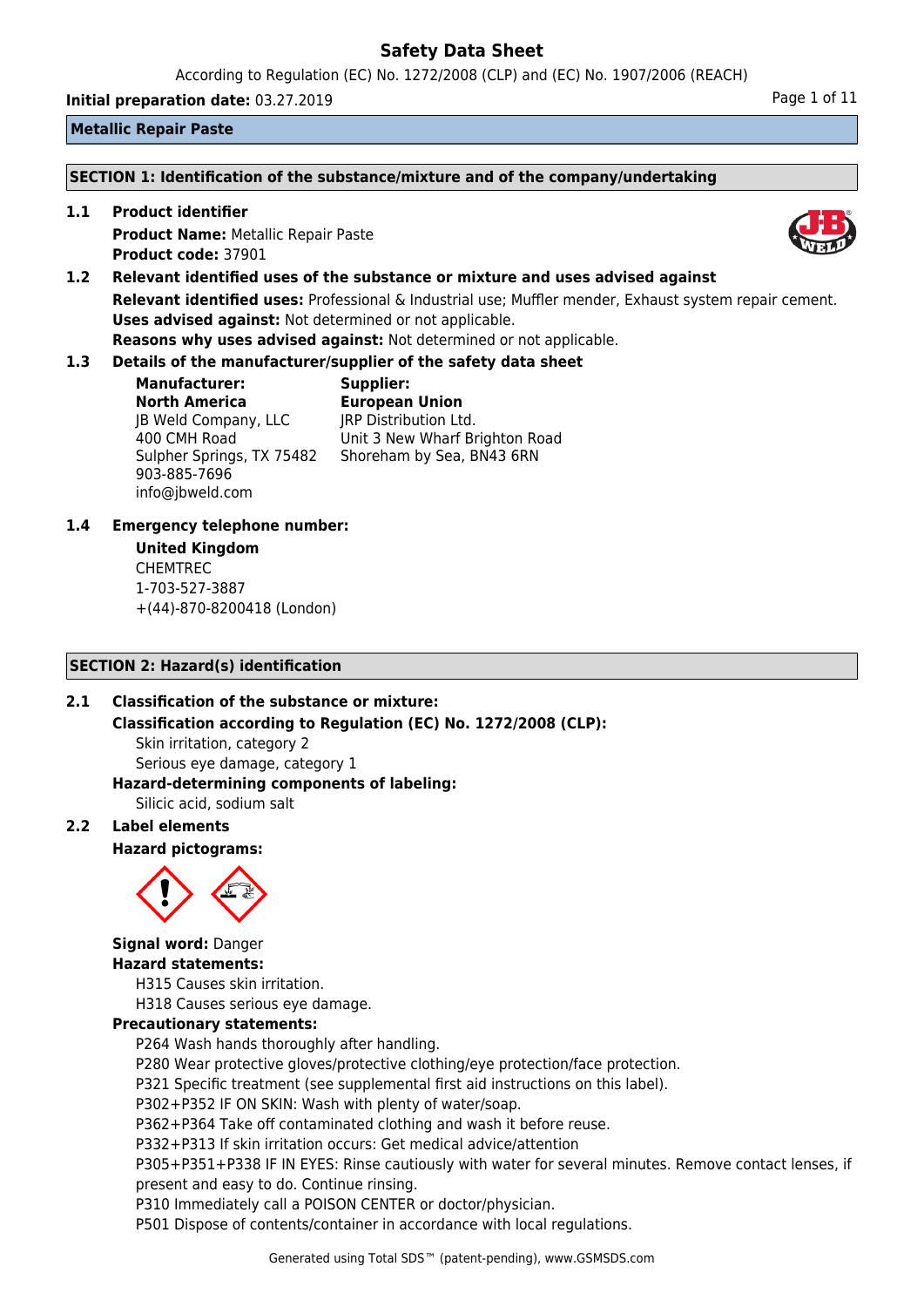According to Regulation (EC) No. 1272/2008 (CLP) and (EC) No. 1907/2006 (REACH)

# **Initial preparation date:** 03.27.2019 **Page 2 of 11**

# **Metallic Repair Paste**

# **2.3 Other hazards:** None known

# **SECTION 3: Composition/information on ingredients**

## **3.1 Substance:** Not applicable.

## **3.2 Mixture:**

| <b>Identification</b>                                | <b>Name</b>                | <b>Classification according to</b><br><b>Regulation (EC) No. 1272/2008</b><br>(CLP) | Weight % |
|------------------------------------------------------|----------------------------|-------------------------------------------------------------------------------------|----------|
| CAS number:<br>7439-89-6<br>EC number:<br>231-096-4  | Iron                       | Not classified                                                                      | 50-75    |
| CAS number:<br>1344-09-8<br>EC number:<br>215-687-4  | Silicic acid, sodium salt  | Acute Tox. 4; H302<br>Skin Irrit. 2 ; H315<br>Eye Dam. 1; H318                      | $5 - 10$ |
| CAS number:<br>14808-60-7<br>EC number:<br>238-878-4 | Silica, crystalline quartz | Stot RE 1; H372<br>Carc. 1A; H350                                                   | < 0.9    |
| CAS number:<br>14464-46-1<br>EC number:<br>238-455-4 | Cristobalite               | Stot RE 1; H372                                                                     | < 0.9    |

## **Additional information:**

Silica, crystalline quartz (CAS # 14808-60-7) is classified as a carcinogen in its respirable form. Since the Silica in this product is not respirable, the product itself is not classified as a carcinogen in the form presented.

# **Full Text of H and EUH statements:** See section 16

# **SECTION 4: First aid measures**

#### **4.1 Description of first aid measures**

#### **General notes:**

Not determined or not available.

# **Following inhalation:**

Loosen clothing as necessary and position individual in a comfortable position

# Maintain an unobstructed airway

Get medical advice/attention if you feel unwell

#### **Following skin contact:**

Rinse affected area with soap and water

If symptoms develop or persist, seek medical attention

Take off all contaminated clothing

Gently blot or brush away excess product

Wash with plenty of lukewarm, gently flowing water

Get medical advice if skin irritation occurs or you feel unwell

# **Following eye contact:**

Rinse/flush exposed eye(s) gently using water for 15-20 minutes

If symptoms develop or persist, seek medical attention

Rinse eyes cautiously with lukewarm, gently flowing water for several minutes, while holding the eyelids open

Remove contact lenses, if present and easy to do so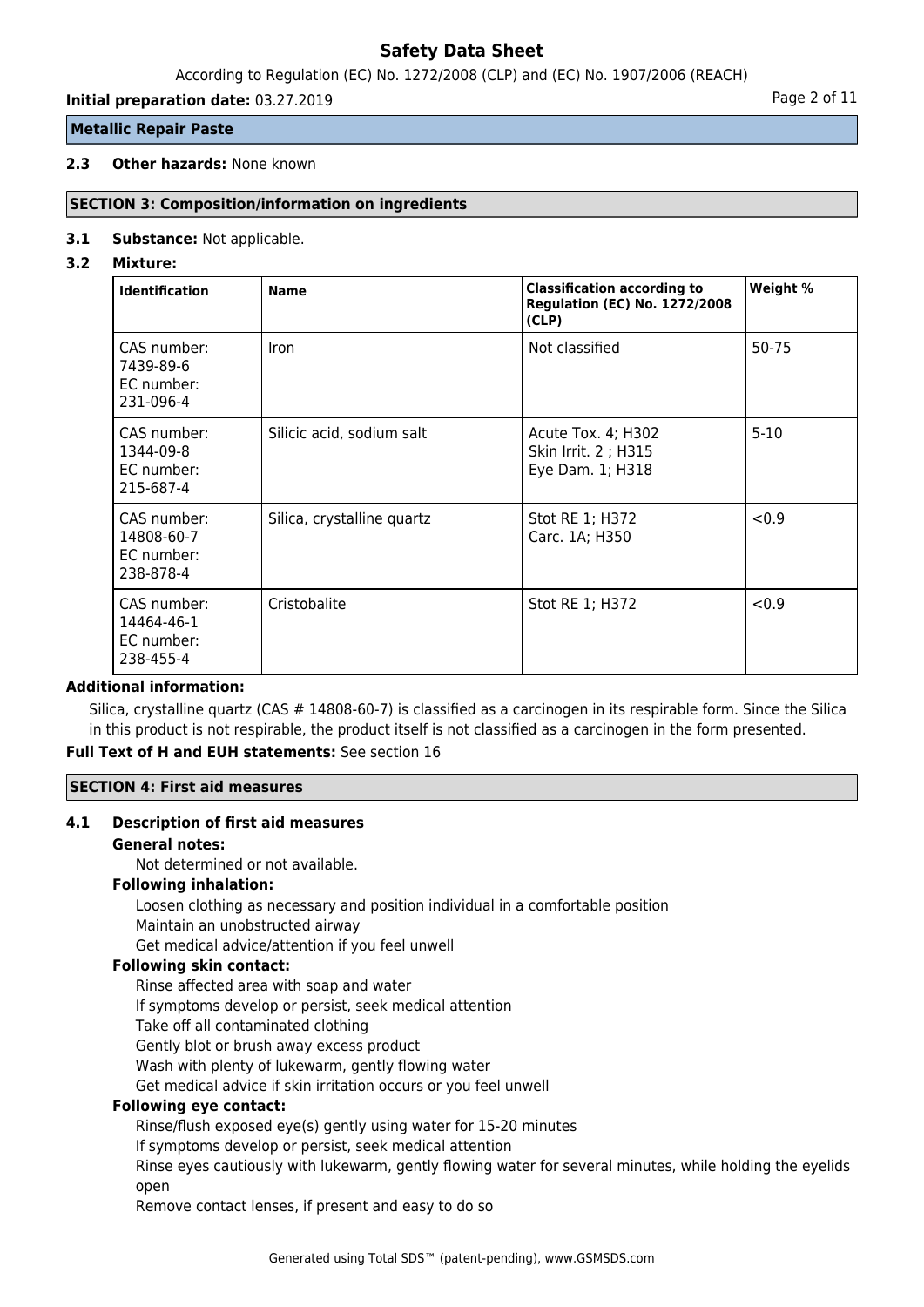According to Regulation (EC) No. 1272/2008 (CLP) and (EC) No. 1907/2006 (REACH)

### **Initial preparation date:** 03.27.2019 **Page 3 of 11**

|     | <b>Metallic Repair Paste</b>                                               |
|-----|----------------------------------------------------------------------------|
|     | Continue rinsing for 15-20 minutes                                         |
|     | Get medical advice if eye irritation persists                              |
|     | Avoid direct contact and wear chemical protective gloves, if necessary     |
|     | Continue rinsing until medical aid is available                            |
|     | Immediately call a POISON CONTROL CENTER or seek medical attention         |
|     | <b>Following ingestion:</b>                                                |
|     | Rinse mouth thoroughly                                                     |
|     | Seek medical attention if irritation, discomfort, or vomiting persists     |
| 4.2 | Most important symptoms and effects, both acute and delayed                |
|     | <b>Acute symptoms and effects:</b>                                         |
|     | Causes skin and eye irritation                                             |
|     | <b>Delayed symptoms and effects:</b>                                       |
|     | May cause respiratory irritation and other breathing problems.             |
| 4.3 | Indication of any immediate medical attention and special treatment needed |
|     | <b>Specific treatment:</b>                                                 |
|     | Not determined or not available.                                           |
|     | Notes for the doctor:                                                      |
|     | Not determined or not available                                            |
|     | <b>SECTION 5: Firefighting measures</b>                                    |
| 5.1 | <b>Extinguishing media</b>                                                 |

## **Suitable extinguishing media:**

Use appropriate fire suppression agents for adjacent combustible materials or sources of ignition. Suitable agents include water and other non-combustible material.

#### **Unsuitable extinguishing media:**

Not determined or not applicable.

## **5.2 Special hazards arising from the substance or mixture:**

Thermal decomposition can lead to release of irritating gases and vapors. Carbon monoxide and carbon dioxide may form upon combustion. Heating causes a rise in pressure, risk of bursting and combustion.

#### **5.3 Advice for firefighters**

#### **Personal protection equipment:**

Use typical firefighting equipment, self-contained breathing apparatus, special tightly sealed suit.

#### **Special precautions:**

Collect contaminated firefighting water separately. Do not allow firefighting water to enter drains or water courses.

#### **SECTION 6: Accidental release measures**

#### **6.1 Personal precautions, protective equipment and emergency procedures:**

Ensure adequate ventilation. Ensure air handling systems are operational. Wear protective eye wear, gloves and clothing.

#### **6.2 Environmental precautions:**

Should not be released into the environment. Prevent from reaching drains, sewer or waterway.

#### **6.3 Methods and material for containment and cleaning up:**

Wear protective eye wear, gloves and clothing. Take-up the spilled material mechanically. Dispose of contents / container in accordance with local regulations.

#### **6.4 Reference to other sections:**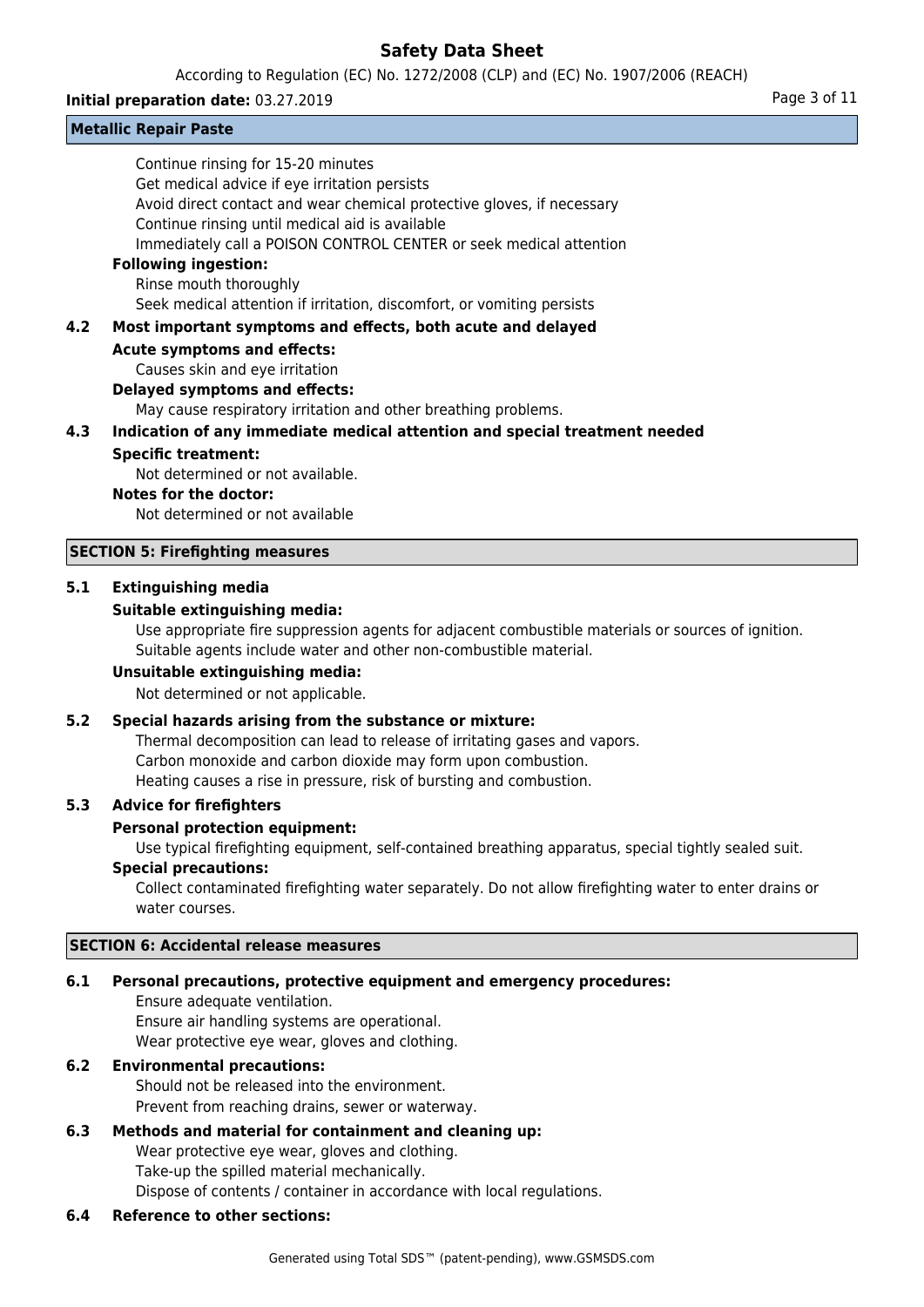According to Regulation (EC) No. 1272/2008 (CLP) and (EC) No. 1907/2006 (REACH)

# **Initial preparation date:** 03.27.2019 **Page 4 of 11**

**Metallic Repair Paste**

Not determined or not applicable.

## **SECTION 7: Handling and storage**

### **7.1 Precautions for safe handling:**

Use only with adequate ventilation. Avoid breathing dust. Do not eat, drink, smoke or use personal products when handling chemical substances.

# **7.2 Conditions for safe storage, including any incompatibilities:**

Keep container tightly sealed. Keep container dry. Store in a cool, well-ventilated area.

## **7.3 Specific end use(s):**

Not determined or not applicable.

# **SECTION 8: Exposure controls/personal protection**







## **8.1 Control parameters**

Only those substances with limit values have been included below.

# **Occupational Exposure limit values:**

| <b>Country (Legal Basis)</b> | <b>Substance</b>           | <b>Identifier</b> | <b>Permissible concentration</b>                                                                              |
|------------------------------|----------------------------|-------------------|---------------------------------------------------------------------------------------------------------------|
| Czech Republic               | Iron                       | 7439-89-6         | 8-hour TWA: 10 mg/m <sup>3</sup>                                                                              |
|                              | Silica, crystalline quartz | 14808-60-7        | 8-hour TWA: 0.1 mg/m <sup>3</sup> (quartz,<br>dust, respirable fraction)                                      |
| Slovakia                     | Iron                       | 7439-89-6         | 8-hour TWA: 6 mg/m <sup>3</sup>                                                                               |
|                              | Silica, crystalline quartz | 14808-60-7        | 8-hour TWA (NPEL): 0.1 mg/m <sup>3</sup><br>(silica)                                                          |
|                              | Silica, crystalline quartz | 14808-60-7        | 8-hour TWA: 0.1 mg/m <sup>3</sup> (silicon<br>dioxide, crystalline, respirable<br>fraction)                   |
| <b>Bulgaria</b>              | Iron                       | 7439-89-6         | TWA: $6$ mg/m <sup>3</sup>                                                                                    |
|                              | Silica, crystalline quartz | 14808-60-7        | TWA: $0.07$ mg/m <sup>3</sup> (free silicon<br>dioxide, crystalline and quartz<br>glass, respirable fraction) |
| Denmark                      | Cristobalite               | 14464-46-1        | TWA: $0.15$ mg/m <sup>3</sup> (Total dust)                                                                    |
|                              | Cristobalite               | 14464-46-1        | TWA: 0.05 mg/m <sup>3</sup> (Respirable<br>dust)                                                              |
|                              | Silica, crystalline quartz | 14808-60-7        | TWA: 0.3 mg/m <sup>3</sup> (total)                                                                            |
|                              | Silica, crystalline quartz | 14808-60-7        | TWA: $0.1 \text{ mg/m}^3$ (respirable)                                                                        |
| Spain                        | Cristobalite               | 14464-46-1        | 8-hour daily exposure limit: 0.05<br>mg/m <sup>3</sup> (Respirable fraction)                                  |
|                              | Silica, crystalline quartz | 14808-60-7        | 8-hour daily exposure limit<br>(VLA ED): 0.05 mg/m <sup>3</sup>                                               |
| Sweden                       | Cristobalite               | 14464-46-1        | Level Limit Value (NGV): 0.05<br>mg/m <sup>3</sup>                                                            |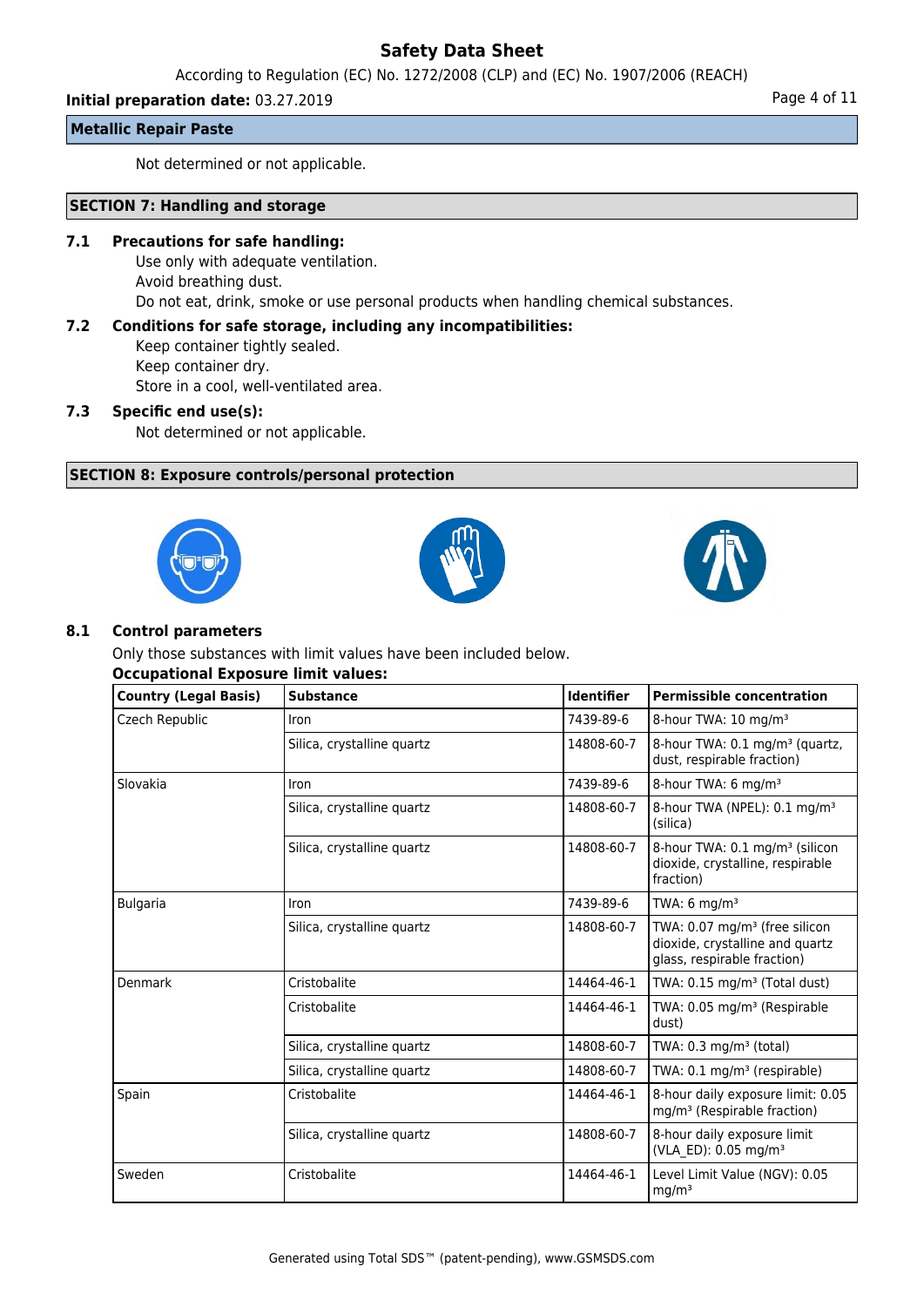# According to Regulation (EC) No. 1272/2008 (CLP) and (EC) No. 1907/2006 (REACH)

# **Initial preparation date:** 03.27.2019 **Page 1 and 2018** Page 5 of 11

# **Metallic Repair Paste**

| <b>Country (Legal Basis)</b> | <b>Substance</b>           | Identifier | <b>Permissible concentration</b>                                                                                               |
|------------------------------|----------------------------|------------|--------------------------------------------------------------------------------------------------------------------------------|
|                              | Silica, crystalline quartz | 14808-60-7 | Level Limit Value (NGV): 0.1<br>mg/m <sup>3</sup> (quartz, respirable)                                                         |
| Croatia                      | Silica, crystalline quartz | 14808-60-7 | Maximum (8 hr) allowable<br>concentration: 0.1 mg/m <sup>3</sup><br>(crystalline SiO2 [quartz])                                |
| Estonia                      | Silica, crystalline quartz | 14808-60-7 | 8-hour TWA: 0.1 mg/m <sup>3</sup> (quartz,<br>fine dust)                                                                       |
| Hungary                      | Silica, crystalline quartz | 14808-60-7 | 8-hour TWA (AK Value): 0.15<br>mg/m <sup>3</sup> (quartz, respirable)                                                          |
| Lithuania                    | Silica, crystalline quartz | 14808-60-7 | 8-hour TWA: 0.1 mg/m <sup>3</sup> [quartz<br>(silicon dioxide form), respirable<br>fraction]                                   |
| Poland                       | Silica, crystalline quartz | 14808-60-7 | 8-hour TWA (NDS): 2 mg/m <sup>3</sup><br>(dusts containing more than 50%<br>free crystalline silica, inhalable<br>fraction)    |
|                              | Silica, crystalline quartz | 14808-60-7 | 8-hour TWA (NDS): 0.3 mg/m <sup>3</sup><br>(dusts containing more than 50%<br>free crystalline silica, respirable<br>fraction) |
|                              | Silica, crystalline quartz | 14808-60-7 | 8-hour TWA (NDS): 4 mg/m <sup>3</sup><br>(dusts containing from 2% to<br>50% free crystalline silica,<br>inhalable fraction)   |
|                              | Silica, crystalline quartz | 14808-60-7 | 8-hour TWA (NDS): 1 mg/m <sup>3</sup><br>(dusts containing from 2% to<br>50% free crystalline silica,<br>respirable fraction)  |
| Romania                      | Silica, crystalline quartz | 14808-60-7 | 8-hour TWA: 0.1 mg/m <sup>3</sup> (quartz,<br>respirable fraction)                                                             |
|                              | Silica, crystalline quartz | 14808-60-7 | 8-hour TWA: 0.1 mg/m <sup>3</sup> (quartz,<br>dust, respirable fraction)                                                       |
| Slovenia                     | Silica, crystalline quartz | 14808-60-7 | 8-hour TWA: 0.15 mg/m <sup>3</sup> (quartz,<br>respirable fraction)                                                            |
| Austria                      | Silica, crystalline quartz | 14808-60-7 | MAK yearly average: 0.15 mg/m <sup>3</sup>                                                                                     |
| Belgium                      | Silica, crystalline quartz | 14808-60-7 | 8-hour TWA: 0.1 mg/m <sup>3</sup><br>[crystalline silica: quartz<br>(respirable dust)]                                         |
| Finland                      | Silica, crystalline quartz | 14808-60-7 | 8-hour limit: 0.05 mg/m <sup>3</sup>                                                                                           |
| France                       | Silica, crystalline quartz | 14808-60-7 | Time weighted average (VME)<br>$0.1$ mg/m                                                                                      |
| <b>Italy</b>                 | Silica, crystalline quartz | 14808-60-7 | 8-hour TWA: 0.025 mg/m <sup>3</sup><br>(respirable fraction)                                                                   |
| Netherlands                  | Silica, crystalline quartz | 14808-60-7 | Binding 8-hour TWA: 0.075<br>mg/m <sup>3</sup> (respirable dust)                                                               |
| Portugal                     | Silica, crystalline quartz | 14808-60-7 | 8-hour exposure limit: 0.025<br>mg/m <sup>3</sup>                                                                              |
| United Kingdom               | Silica, crystalline quartz | 14808-60-7 | TWA: 0.1 mg/m <sup>3</sup> (silica,<br>respirable crystalline)                                                                 |

# **Biological limit values:**

No biological exposure limits noted for the ingredient(s).

# **Derived No Effect Level (DNEL):**

Not determined or not applicable.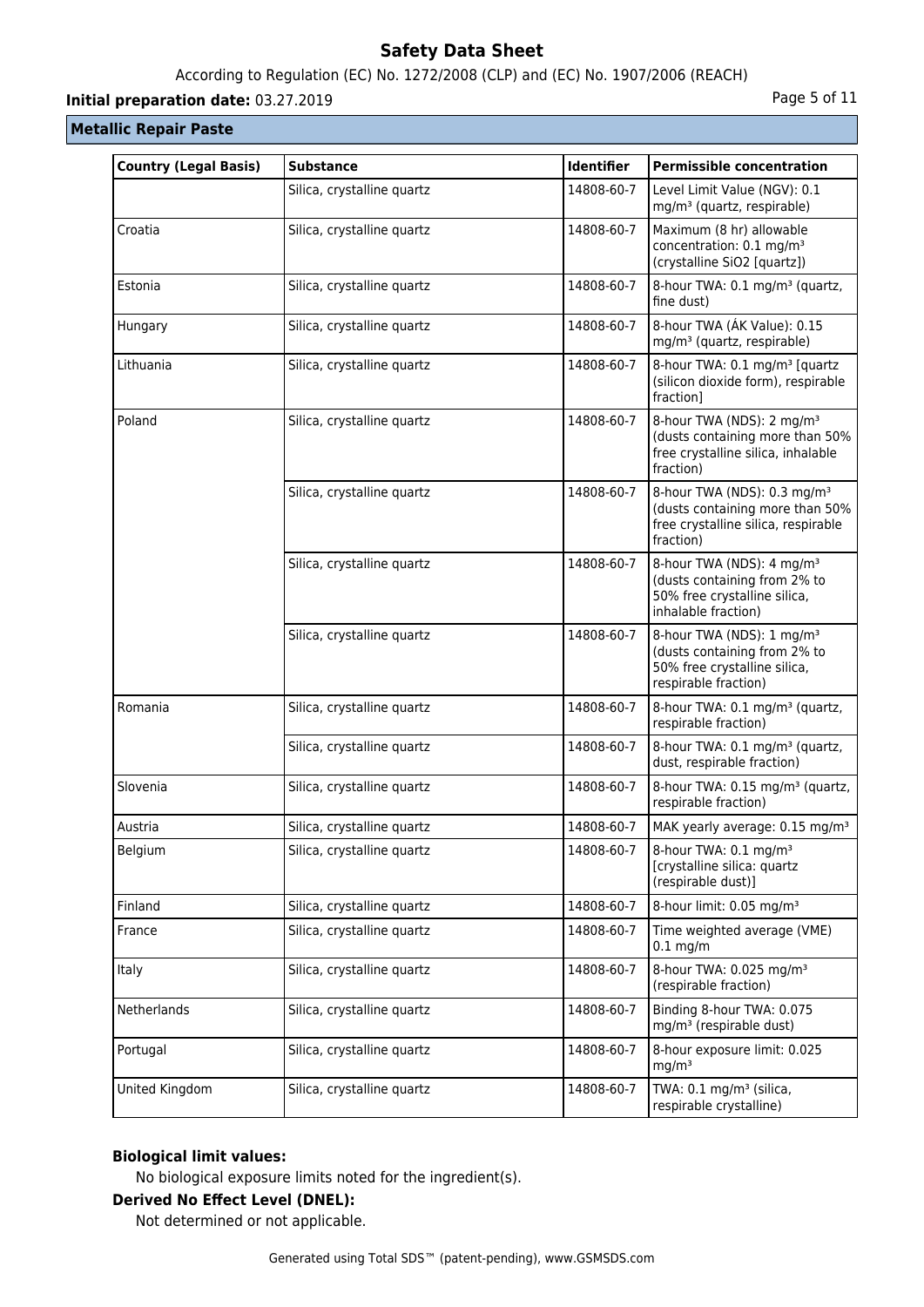According to Regulation (EC) No. 1272/2008 (CLP) and (EC) No. 1907/2006 (REACH)

**Initial preparation date:** 03.27.2019 **Page 6 of 11** 

# **Metallic Repair Paste**

## **Predicted No Effect Concentration (PNEC):**

Not determined or not applicable.

## **Information on monitoring procedures:**

Monitoring of the concentration of substances in the breathing zone of workers or in the general workplace may be required to confirm compliance with an OEL and adequacy of exposure controls Biological monitoring may also be appropriate for some substances

## **8.2 Exposure controls**

## **Appropriate engineering controls:**

Emergency eye wash fountains and safety showers should be available in the immediate vicinity of use or handling.

Provide exhaust ventilation or other engineering controls to keep the airborne concentrations of vapor and mists below the applicable workplace exposure limits (Occupational Exposure Limits-OELs) indicated above.

# **Personal protection equipment**

#### **Eye and face protection:**

Safety goggles or glasses, or appropriate eye protection.

## **Skin and body protection:**

Select glove material impermeable and resistant to the substance. Wear appropriate clothing to prevent any possibility of skin contact. Suitable glove material: plastic and rubber.

## **Respiratory protection:**

If engineering controls do not maintain airborne concentrations below recommended exposure limits (where applicable) or to an acceptable level (in countries where exposure limits have not been established), an approved respirator must be worn.

#### **General hygienic measures:**

Avoid contact with skin, eyes and clothing. Wash hands before breaks and at the end of work. Wash contaminated clothing before reuse.

#### **Environmental exposure controls:**

Select controls based on a risk assessment of local conditions. See section 6 for information on accidental release measures.

#### **SECTION 9: Physical and chemical properties**

### **9.1 Information on basic physical and chemical properties**

| <b>Appearance</b>                         | Grey solid                                  |
|-------------------------------------------|---------------------------------------------|
| <b>Odor</b>                               | Not determined or not available.            |
| <b>Odor threshold</b>                     | Not determined or not available.            |
| рH                                        | 11.3                                        |
| <b>Melting point/freezing point</b>       | Not determined or not available.            |
| Initial boiling point/range               | 110 °C at 1,013 hPa (Initial boiling point) |
| Flash point (closed cup)                  | Not determined or not available.            |
| <b>Evaporation rate</b>                   | $<$ 1 (ether = 1)                           |
| <b>Flammability (solid, gas)</b>          | Non-combustible                             |
| <b>Upper flammability/explosive limit</b> | Not determined or not available.            |
| Lower flammability/explosive limit        | Not determined or not available.            |
| <b>Vapor pressure</b>                     | 32 hPa at 25 °C                             |
| <b>Vapor density</b>                      | $0.6$ (air = 1)                             |
| <b>Density</b>                            | Not determined or not available.            |
| <b>Relative density</b>                   | $ 0.6$ (air = 1)                            |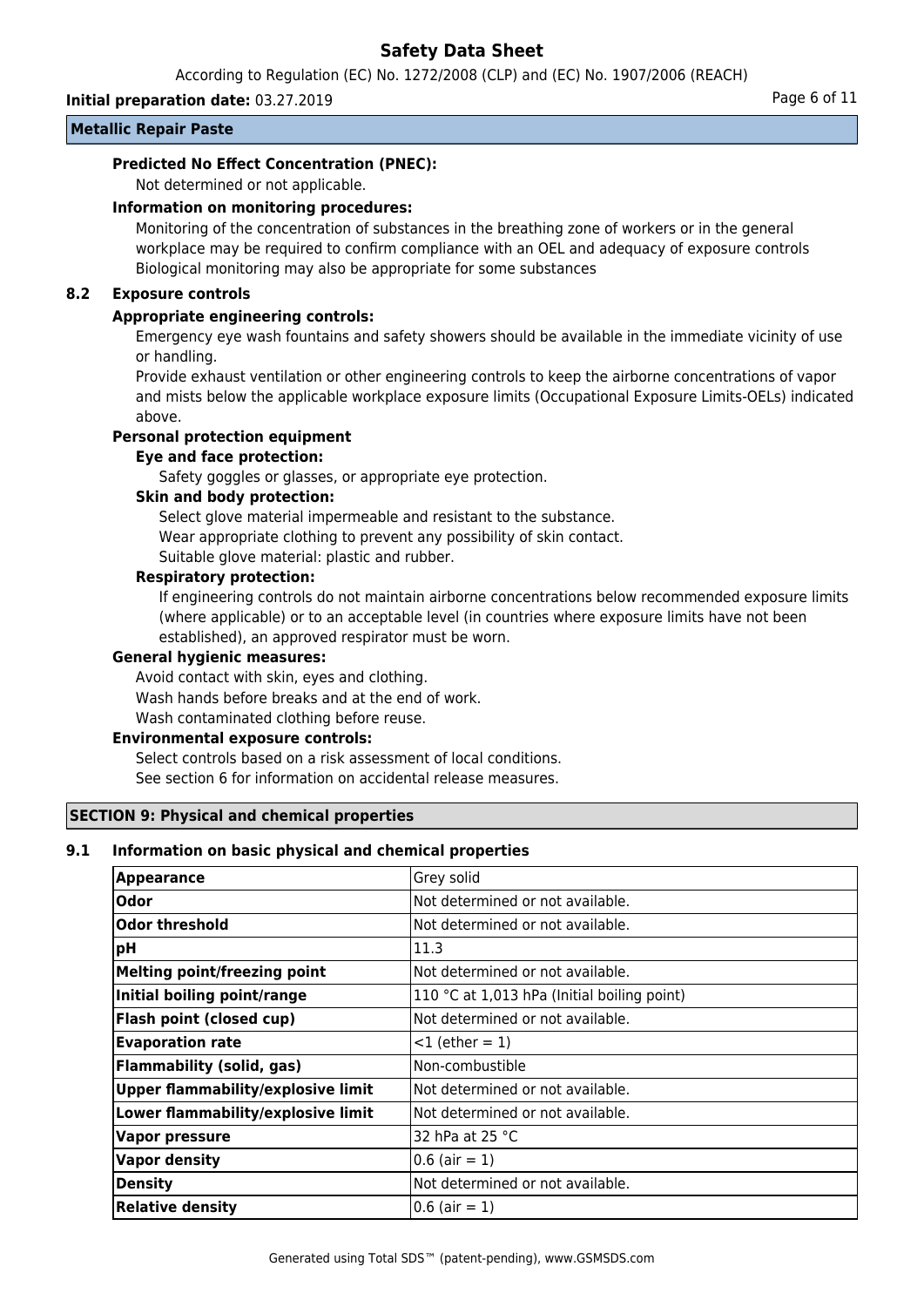According to Regulation (EC) No. 1272/2008 (CLP) and (EC) No. 1907/2006 (REACH)

## **Initial preparation date:** 03.27.2019 **Page 7 of 11**

## **Metallic Repair Paste**

| <b>Solubilities</b>                     | Not determined or not available.     |
|-----------------------------------------|--------------------------------------|
| Partition coefficient (n-octanol/water) | Not determined or not available.     |
| <b>Auto/Self-ignition temperature</b>   | Not applicable                       |
| <b>Decomposition temperature</b>        | Not determined or not available.     |
| <b>Dynamic viscosity</b>                | Not applicable                       |
| <b>Kinematic viscosity</b>              | Not applicable                       |
| <b>Explosive properties</b>             | Not explosive                        |
| <b>Oxidizing properties</b>             | shall not be classified as oxidizing |

# **9.2 Other information**

#### **SECTION 10: Stability and reactivity**

#### **10.1 Reactivity:**

Does not react under normal conditions of use and storage.

## **10.2 Chemical stability:**

Stable under normal conditions of use and storage.

#### **10.3 Possibility of hazardous reactions:**

None under normal conditions of use and storage.

# **10.4 Conditions to avoid:**

None known.

- **10.5 Incompatible materials:** None known.
- **10.6 Hazardous decomposition products:**

None known.

# **SECTION 11: Toxicological information**

## **11.1 Information on toxicological effects**

## **Acute toxicity**

**Assessment:** Based on available data, the classification criteria are not met. **Product data:** No data available.

#### **Substance data:**

| <b>Name</b>               | Route   | <b>Result</b>           |
|---------------------------|---------|-------------------------|
| Silicic acid, sodium salt | ldermal | LD50 Rabbit: 4640 mg/kg |
|                           | loral   | LD50 Rat: 1960 mg/kg    |

# **Skin corrosion/irritation**

## **Assessment:**

Causes skin irritation

# **Product data:**

No data available.

# **Substance data:**

| <b>Name</b>               | Result                  |
|---------------------------|-------------------------|
| Silicic acid, sodium salt | Causes skin irritation. |

# **Serious eye damage/irritation**

**Assessment:**

Causes serious eye damage

## **Product data:**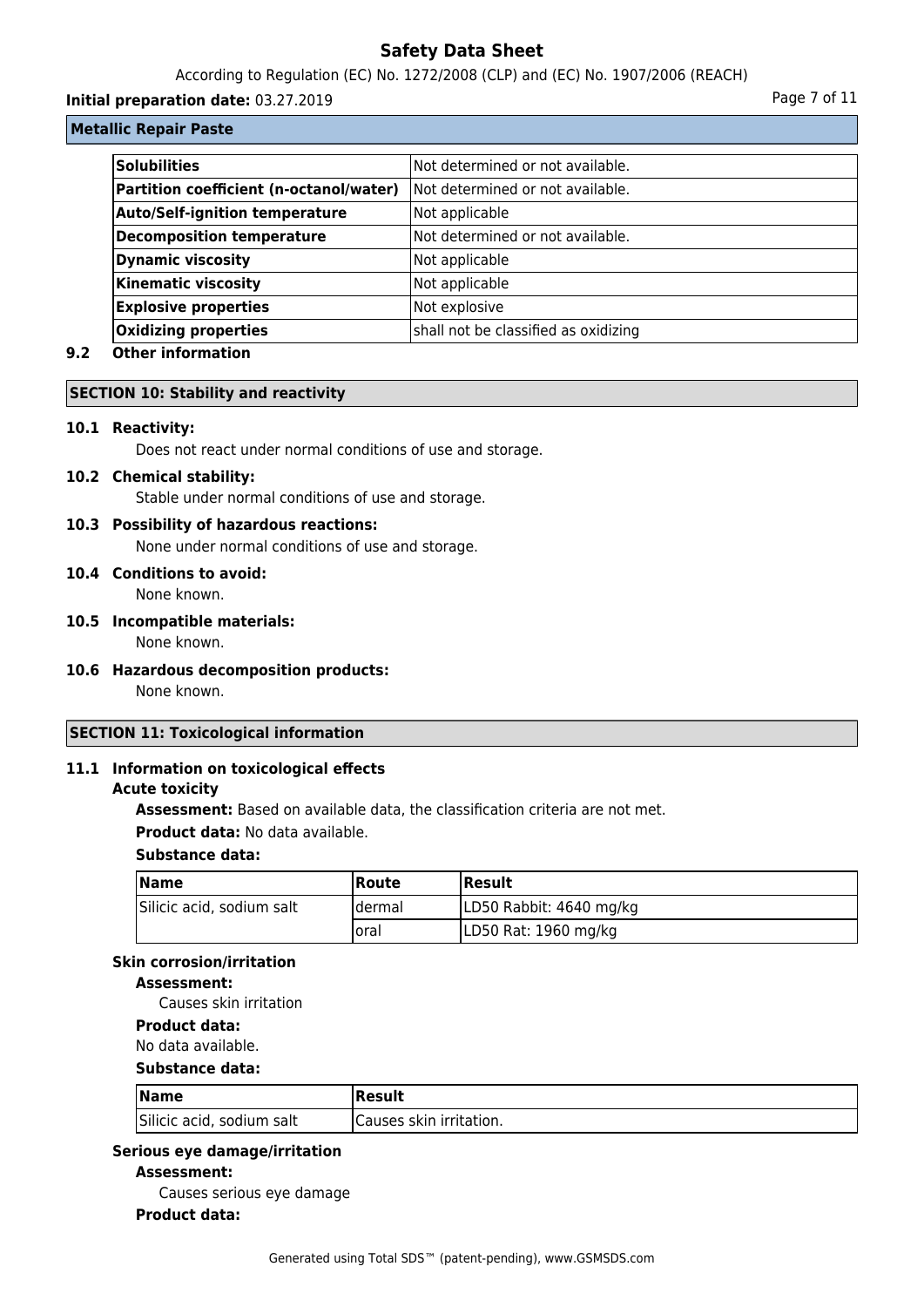According to Regulation (EC) No. 1272/2008 (CLP) and (EC) No. 1907/2006 (REACH)

## **Initial preparation date:** 03.27.2019 **Page 8 of 11**

## **Metallic Repair Paste**

No data available.

|  |  | Substance data: |
|--|--|-----------------|
|--|--|-----------------|

| <b>Name</b>               | Result                     |
|---------------------------|----------------------------|
| Silicic acid, sodium salt | Causes serious eye damage. |

### **Respiratory or skin sensitization**

**Assessment:** Based on available data, the classification criteria are not met.

#### **Product data:**

No data available.

**Substance data:** No data available.

#### **Carcinogenicity**

**Assessment:** Based on available data, the classification criteria are not met.

**Product data:** No data available.

### **Substance data:**

| <b>Name</b>                | <b>Species</b> | Result                      |
|----------------------------|----------------|-----------------------------|
| Silica, crystalline quartz | Not applicable | Component may cause cancer. |

#### **International Agency for Research on Cancer (IARC):**

| <b>Name</b>                | <b>Classification</b>            |
|----------------------------|----------------------------------|
| Silica, crystalline quartz | Group 1 - Carcinogenic to humans |

#### **National Toxicology Program (NTP):**

| Name                       | <b>Classification</b>         |
|----------------------------|-------------------------------|
| <b>Cristobalite</b>        | Known to be human carcinogens |
| Silica, crystalline quartz | Known to be human carcinogens |

#### **Germ cell mutagenicity**

**Assessment:** Based on available data, the classification criteria are not met.

**Product data:** No data available.

**Substance data:** No data available.

#### **Reproductive Toxicity**

**Assessment:** Based on available data, the classification criteria are not met.

**Product data:**

No data available.

**Substance data:** No data available.

#### **Specific target organ toxicity (single exposure)**

**Assessment:** Based on available data, the classification criteria are not met.

**Product data:**

No data available.

**Substance data:** No data available.

#### **Specific target organ toxicity (repeated exposure)**

**Assessment:** Based on available data, the classification criteria are not met.

**Product data:**

No data available.

#### **Substance data:**

| <b>Name</b>                | Result                                                 |
|----------------------------|--------------------------------------------------------|
| Cristobalite               | Component affects the lungs through repeated exposure. |
| Silica, crystalline quartz | Component affects the lungs through repeated exposure. |

#### **Aspiration toxicity**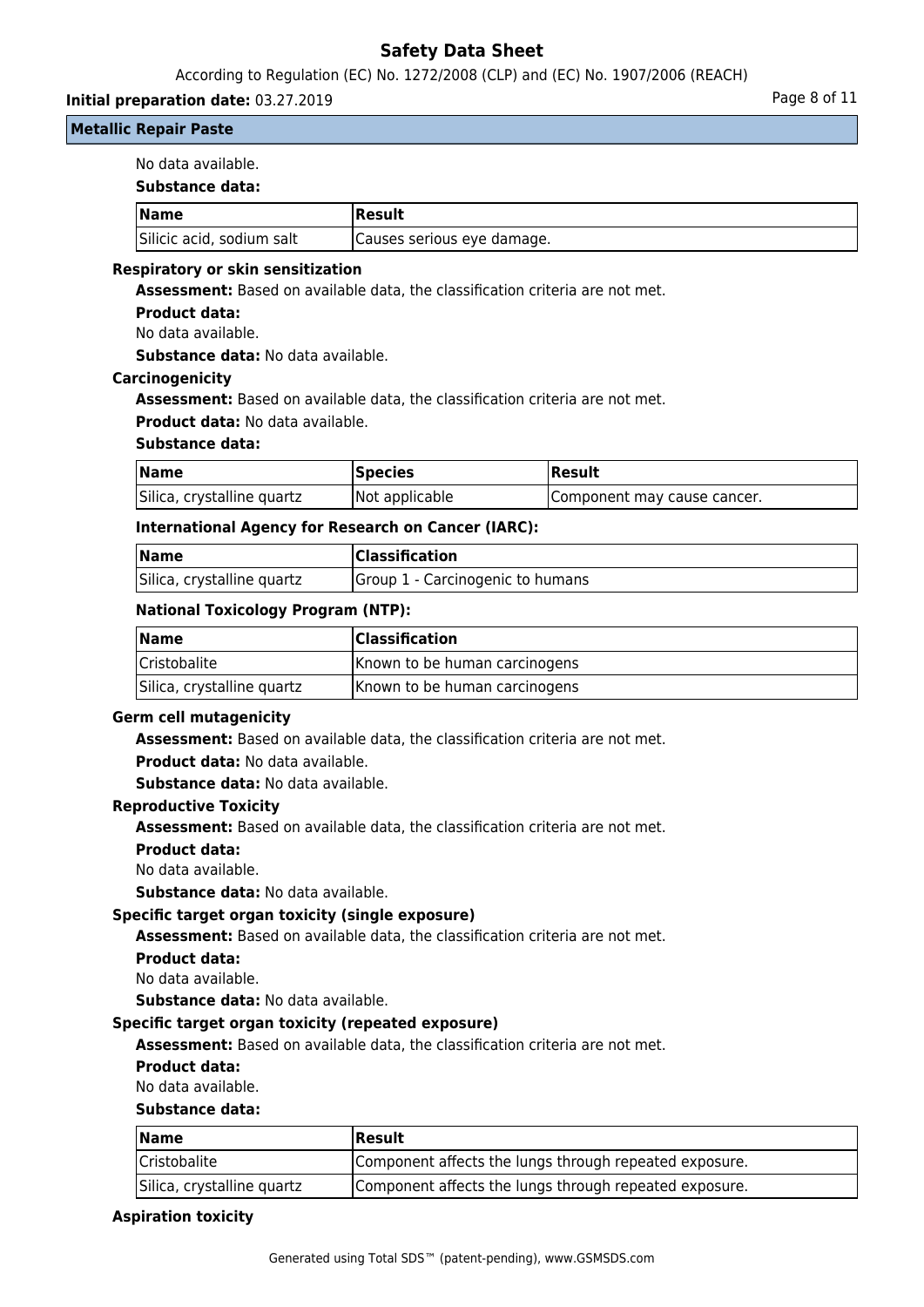According to Regulation (EC) No. 1272/2008 (CLP) and (EC) No. 1907/2006 (REACH)

#### **Initial preparation date:** 03.27.2019 **Page 9 of 11**

**Metallic Repair Paste**

**Assessment:** Based on available data, the classification criteria are not met.

**Product data:** No data available. **Substance data:** No data available. **Information on likely routes of exposure:** No data available. **Symptoms related to the physical, chemical and toxicological characteristics:** No data available. **Other information:** No data available.

# **SECTION 12: Ecological information**

#### **12.1 Toxicity**

## **Acute (short-term) toxicity**

**Assessment:** Based on available data, the classification criteria are not met. **Product data:** No data available.

**Substance data:** No data available.

#### **Chronic (long-term) toxicity**

**Assessment:** Based on available data, the classification criteria are not met.

**Product data:** No data available.

**Substance data:** No data available.

## **12.2 Persistence and degradability**

**Product data:** No data available.

**Substance data:** No data available.

# **12.3 Bioaccumulative potential**

**Product data:** No data available.

**Substance data:** No data available.

# **12.4 Mobility in soil**

**Product data:** No data available.

**Substance data:** No data available.

# **12.5 Results of PBT and vPvB assessment**

**PBT assessment:** This product does not contain any substances that are assessed to be a PBT. **vPvB assessment:** This product does not contain any substances that are assessed to be a vPvB.

# **12.6 Other adverse effects:** No data available.

# **SECTION 13: Disposal considerations**

# **13.1 Waste treatment methods**

# **Relevant information:**

It is the responsibility of the waste generator to properly characterize all waste materials according to applicable regulatory entities

# **SECTION 14: Transport information**

# **International Carriage of Dangerous Goods by Road/Rail (ADR/RID)**

| UN number                     | Not regulated |
|-------------------------------|---------------|
| UN proper shipping name       | Not regulated |
| UN transport hazard class(es) | <b>None</b>   |
| Packing group                 | <b>None</b>   |
| <b>Environmental hazards</b>  | l None        |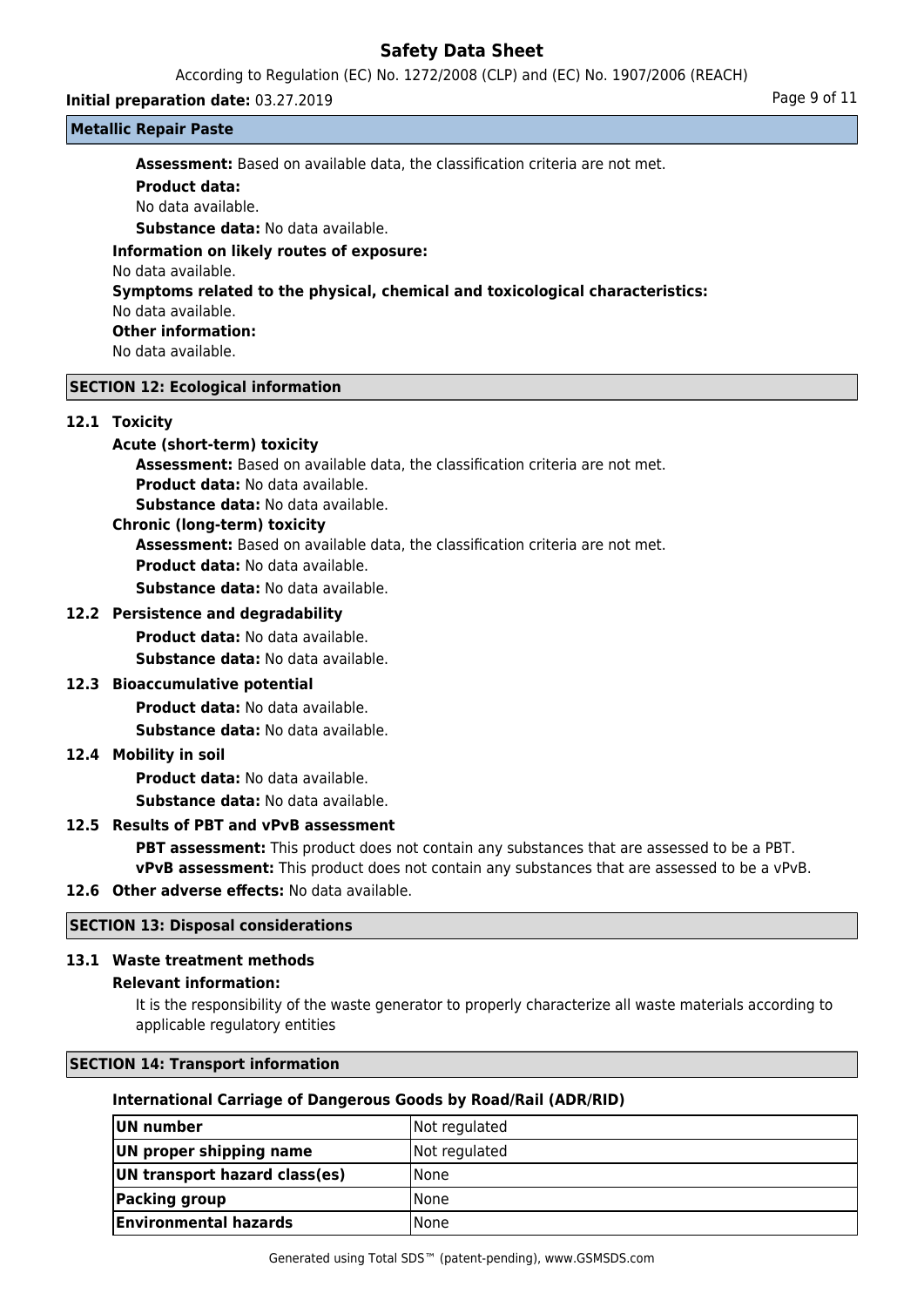According to Regulation (EC) No. 1272/2008 (CLP) and (EC) No. 1907/2006 (REACH)

**Initial preparation date:** 03.27.2019 **Page 10 of 11** 

# **Metallic Repair Paste**

**Special precautions for user** None

# **International Carriage of Dangerous Goods by Inland Waterways (ADN)**

| UN number                     | Not regulated |
|-------------------------------|---------------|
| UN proper shipping name       | Not regulated |
| UN transport hazard class(es) | l None        |
| Packing group                 | l None        |
| <b>Environmental hazards</b>  | None          |
| Special precautions for user  | l None        |

## **International Maritime Dangerous Goods (IMDG)**

| UN number                     | Not regulated |
|-------------------------------|---------------|
| UN proper shipping name       | Not regulated |
| UN transport hazard class(es) | l None        |
| Packing group                 | l None        |
| <b>Environmental hazards</b>  | l None        |
| Special precautions for user  | <b>None</b>   |

## **International Air Transport Association Dangerous Goods Regulations (IATA-DGR)**

| UN number                     | Not regulated |
|-------------------------------|---------------|
| UN proper shipping name       | Not regulated |
| UN transport hazard class(es) | l None        |
| Packing group                 | None          |
| <b>Environmental hazards</b>  | None          |
| Special precautions for user  | l None        |

# **14.7 Transport in bulk according to Annex II of MARPOL and the IBC Code Bulk Name** None **Ship type**  $\left| \text{None} \right|$

# **SECTION 15: Regulatory information**

# **15.1 Safety, health and environmental regulations/legislation specific for the substance or mixture.**

#### **European regulations**

#### **Inventory listing (EINECS):**

| 17439-89-6 | Ilron                      | <b>IListed</b> |
|------------|----------------------------|----------------|
| 14464-46-1 | <b>Cristobalite</b>        | lListed        |
| 1344-09-8  | Silicic acid, sodium salt  | lListed        |
| 14808-60-7 | Silica, crystalline quartz | lListed        |

**REACH SVHC candidate list:** None of the ingredients are listed.

**REACH SVHC Authorizations:** None of the ingredients are listed.

**REACH Restriction:** None of the ingredients are listed.

**Water hazard class (WGK) (Product):** Not determined.

**Water hazard class (WGK) (Substance):**

**Pollution category** None